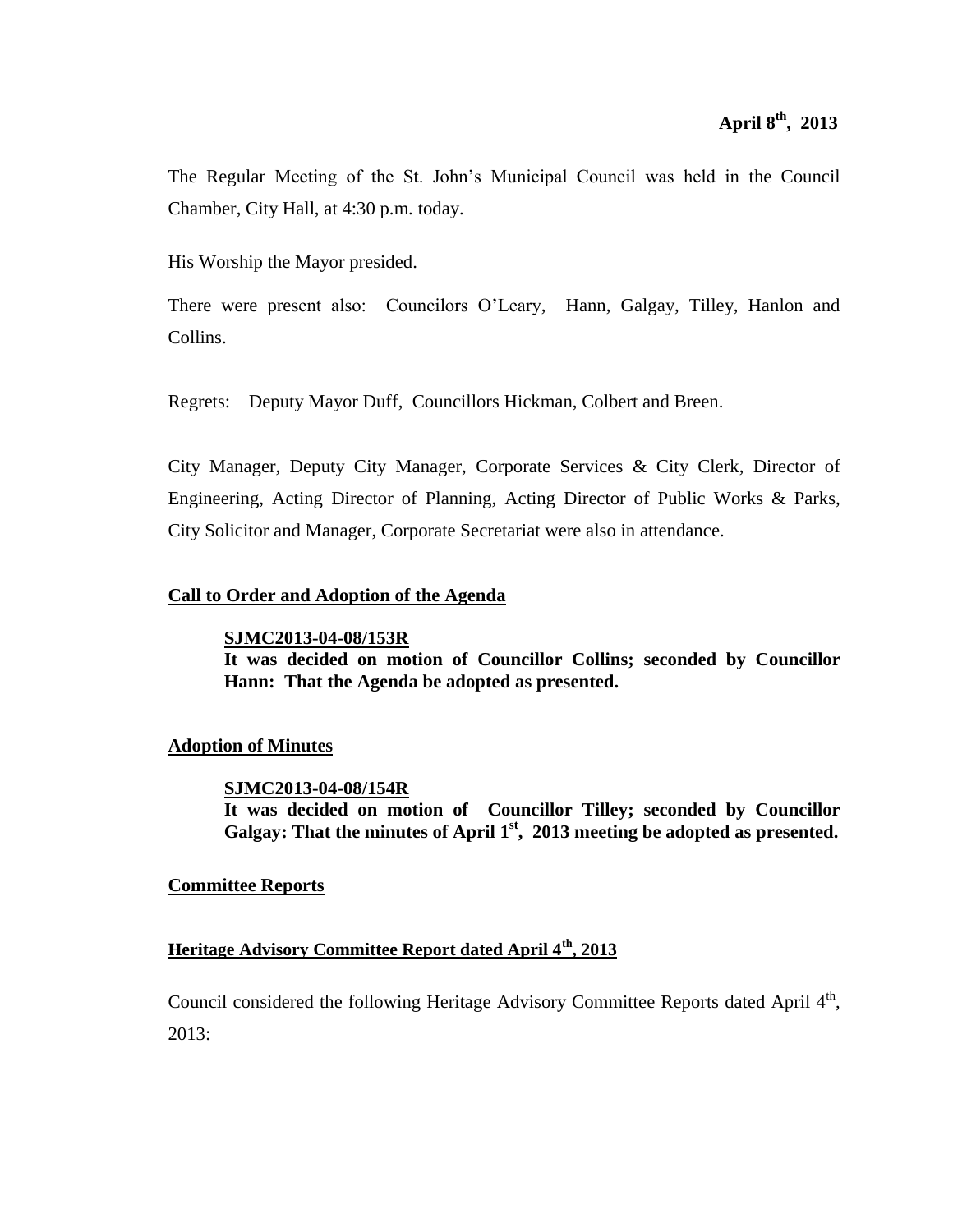In Attendance: Gerard Hayes, Acting Chairperson Councillor Sheilagh O'Leary Taryn Sheppard, Nexter Representative Anne Hart, Citizen Representative Dave Lane, NL Historic Trust Melanie DelRizzo, Citizen Representative Peter Mercer, Heritage Officer Mark Hefferton, Planner Helen Miller, City Archivist Margaret Donovan, Tourism Industry Coordinator Karen Chafe, Recording Secretary

### 1. **210 Water Street – Application to Remove Brick and Replace with EIFS**

The Committee met with the following delegation from Ron Fougere Associates Ltd.: Ian Hignall, Rob Menchenton, and Troy Healey, to discuss their proposal to re-clad the front façade of 210 Water St. with EIFS, a parge treatment which is proposed to be colored to match the existing brick as well as to replicate the brick pattern. It is unknown if the existing brick façade can be repaired and repointed or if the brick will have to be removed entirely and replaced. The existing fenestration will be retained.

**As the building is situated in Heritage Area 1 and is part of a wellpreserved downtown streetscape consisting primarily of buildings with brick facades, the Committee recommends that the brick on the front façade be retained or replaced with new brick, rather than using EIFS treatment.** 

# **2. 54 Circular Road – Application to Extend Existing Conservatory into Side Yard**

The Committee considered an application to extend the conservatory which will sit on an existing foundation. The design of the existing conservatory will extend into the new. A copy of the plan is attached.

**The Committee recommends approval of the extension to the conservatory as presented.**

**Gerard Hayes Acting Chairperson**

### **SJMC2013-04-08/155R**

**It was moved by Councillor O'Leary; seconded by Councillor Hanlon: That the Committee's recommendations be approved.**

**The motion being put was unanimously carried.**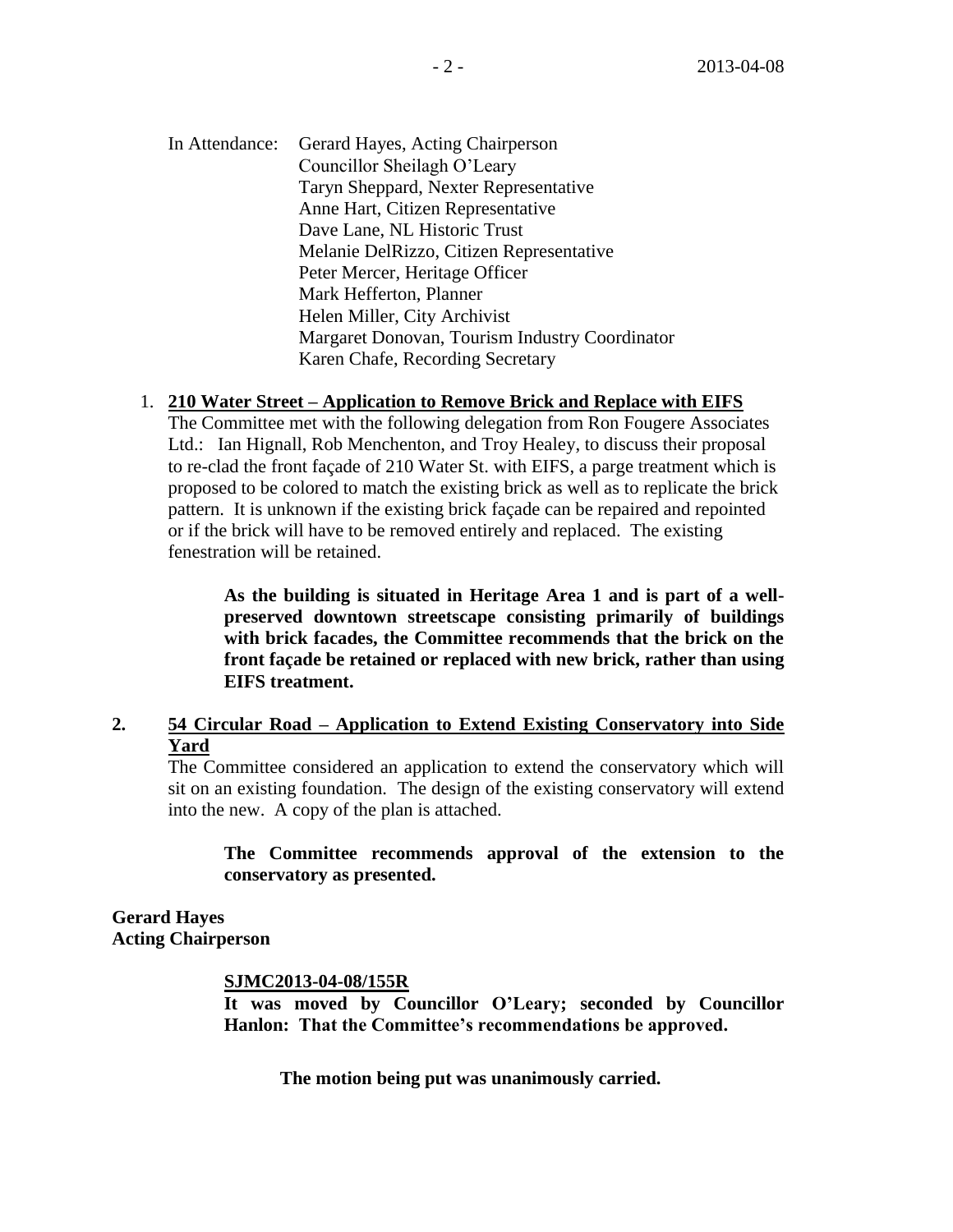# **Development Permits List**

Council considered as information the following Development Permits List for the period March 29 to April 4, 2013:

#### **DEVELOPMENT PERMITS LIST DEPARTMENT OF PLANNING FOR THE PERIOD OF March 29, 2013 TO April 4, 2013**

| Code       | Applicant                   | Application          | Location              | Ward | <b>Development</b><br><b>Officer's Decision</b> | Date     |
|------------|-----------------------------|----------------------|-----------------------|------|-------------------------------------------------|----------|
| <b>RES</b> | Park<br>Deer<br>Contracting | Ten (10) Subdivision | <b>Halliday Place</b> |      | <b>Approved</b>                                 | 13-04-29 |
|            |                             |                      |                       |      |                                                 |          |
|            |                             |                      |                       |      |                                                 |          |
|            |                             |                      |                       |      |                                                 |          |

|              | <b>Code Classification:</b><br><b>RES</b> - Residential<br>COM - Commercial<br>AG<br>- Agriculture<br>OТ<br>- Other                                                                                                       | <b>INST</b><br><b>IND</b> | - Institutional<br>- Industrial |
|--------------|---------------------------------------------------------------------------------------------------------------------------------------------------------------------------------------------------------------------------|---------------------------|---------------------------------|
| $\star\star$ | This list is issued for information purposes only. Applicants have been advised in<br>writing of the Development Officer's decision and of their right to appeal any decision<br>to the St. John's Local Board of Appeal. |                           |                                 |

**Gerard Doran Development Officer Department of Planning**

# **Building Permits List**

### **SJMC2013-04-08/156R**

**It was moved by Councillor Collins; seconded by Councillor Hanlon: That the recommendation of the Director of Building and Property Management with respect to the following Building Permits List be approved:**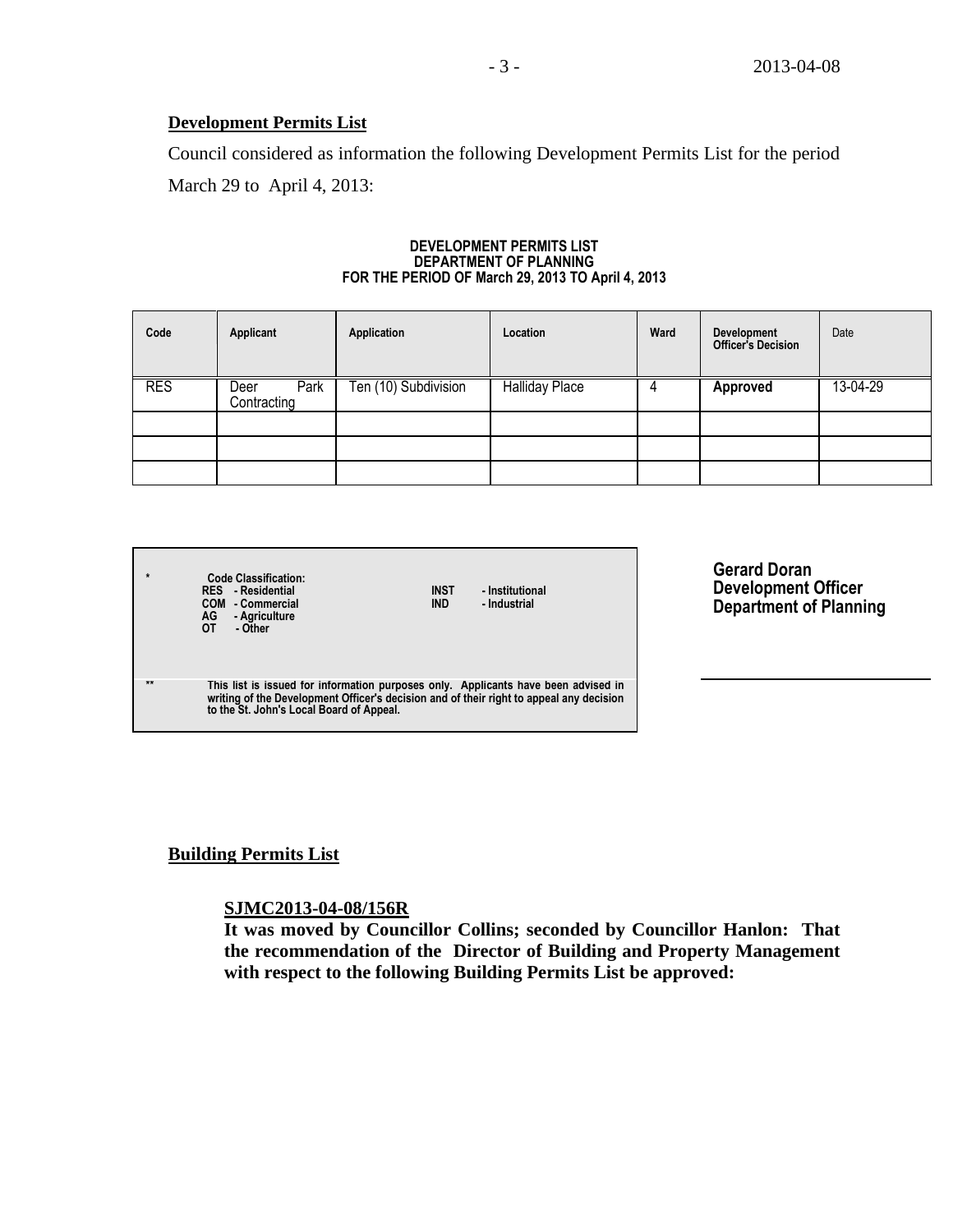# **Building Permits List Council's April 8, 2013 Regular Meeting**

Permits Issued: 2013/03/27 To 2013/04/03

#### **Class: Commercial**

| 36 Pearson St              | Co  | Service Shop          |
|----------------------------|-----|-----------------------|
| 50 Aberdeen Ave            | Ms  | Retail Store          |
| 48 Kenmount Rd - Quilts    | Sn  | Retail Store          |
| 193 Kenmount Rd            | Ms  | Retail Store          |
| 431-435 Main Rd            | Ms  | Take-Out Food Service |
| 22 O'leary Ave             | Ms  | Restaurant            |
| 6 Robin Hood Bay Rd        | Sn  | Office                |
| 3 Stavanger Dr             | Ms  | Retail Store          |
| 3 Stavanger Dr             | Ms  | Retail Store          |
| 390 Topsail Rd             | Ms  | Retail Store          |
| 390 Topsail Rd             | Ms  | Retail Store          |
| 530 Topsail Rd             | Ms  | Retail Store          |
| 340 Torbay Rd              | Sn  | Service Shop          |
| 660 Torbay Rd              | Ms  | Service Station       |
| 141 Torbay Rd              | Ms  | Restaurant            |
| 141 Torbay Rd              | Ms  | Restaurant            |
| 611 Torbay Rd              | Ms  | Retail Store          |
| 267 Incinerator Rd         | Rn  | Industrial Use        |
| 472 Logy Bay Rd            | Rn  | Office                |
| 48 Kenmount Rd/Avalon Mall | Cr  | Eating Establishment  |
| Water Street-Becks Cove    | Cr  | Restaurant            |
| 120 Torbay Rd., Suite W100 | Rn  | Office                |
| 288 Water St               | Rn  | Tavern                |
| 422 Logy Bay Rd            | Sw. | Warehouse             |
|                            |     |                       |

This Week \$ 553,100.00

#### **Class: Industrial**

| 267 | Incinerator I |  |
|-----|---------------|--|
|-----|---------------|--|

Rd Sw Industrial Use

This Week \$ 3,000.00

#### **Class: Government/Institutional**

314 Topsail Rd Rn Church

This Week \$ 50,000.00

#### **Class: Residential**

| Blackmarsh Rd, Lot 47, Unit 1 |  |  |    | Nc Condominium |
|-------------------------------|--|--|----|----------------|
| Blackmarsh Rd, Lot 48, Unit 1 |  |  | Nc | Condominium    |
| Blackmarsh Rd, Lot 47, Unit 2 |  |  |    | Nc Condominium |
| Blackmarsh Rd, Lot 47, Unit 3 |  |  |    | Nc Condominium |
| Blackmarsh Rd, Lot 47, Unit 4 |  |  |    | Nc Condominium |
| Blackmarsh Rd, Lot 48, Unit 2 |  |  |    | Nc Condominium |
| Blackmarsh Rd, Lot 48, Unit 3 |  |  |    | Nc Condominium |
| Blackmarsh Rd, Lot 48, Unit 4 |  |  |    | Nc Condominium |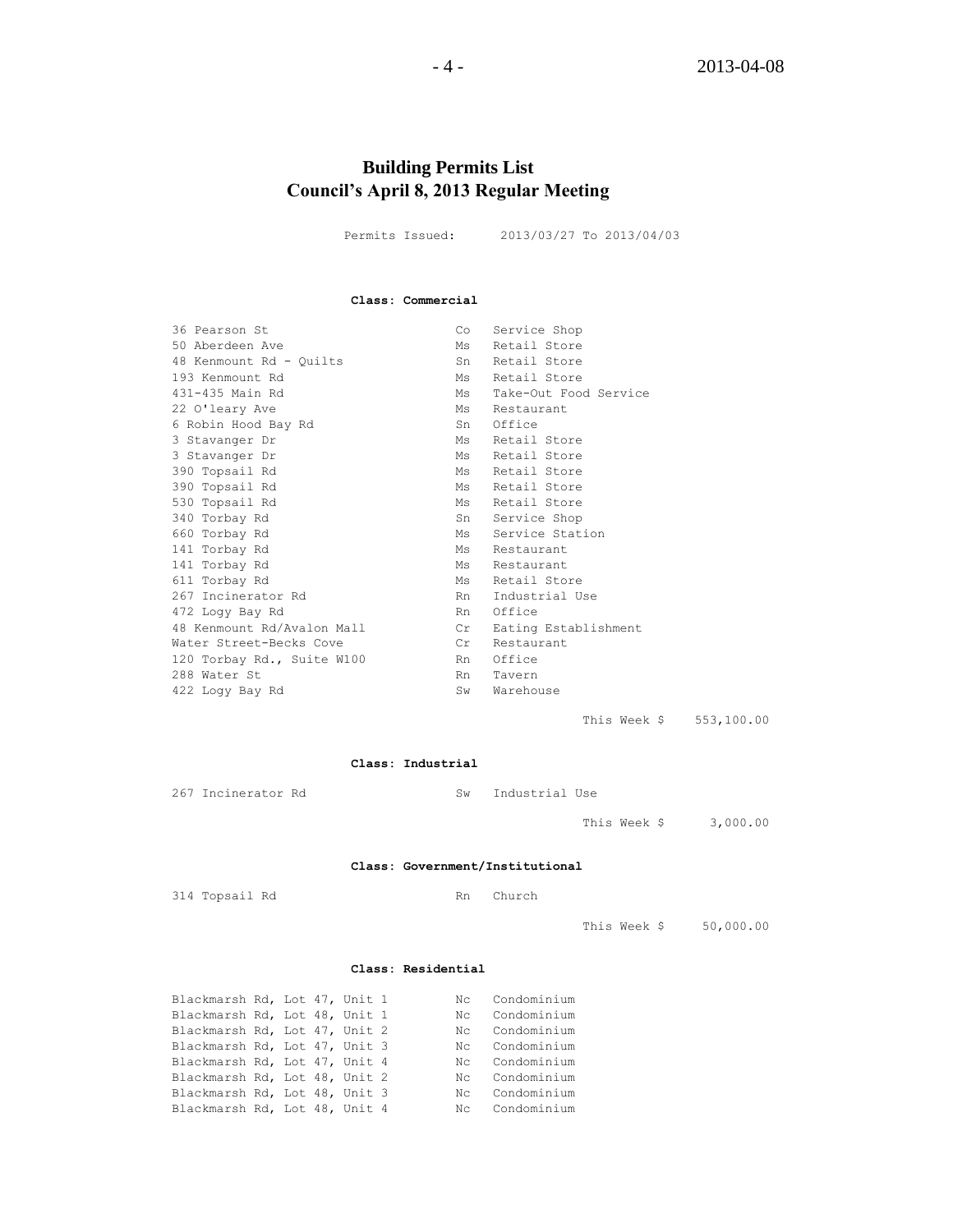60 Durdle Dr Nc Accessory Building 159 Green Acre Dr Nc Accessory Building 7 Kilmory Pl **No. 1988** Nc Patio Deck 14 Maple St No Recessory Building 59 Parsonage Dr Nc Accessory Building 59 Parsonage Dr<br>59 Parsonage Dr<br>59 Parsonage Dr<br>Nc Fence 6 Stead Pl Nc Accessory Building 56 Torngat Cres No. 2016 No. 2016 No. 2016 No. 2017 No. 2018 No. 2018 No. 2018 No 35 Valleyview Rd Nc Accessory Building 56 Ridgemount St Co Home Occupation 33 Monkstown Rd<br>28 Stirling Cres The Rn Single Detac 8 Tessier Pl **Rn** Townhousing

37 Cape Pine St, Lot 17 Nc Single Detached Dwelling 50 Cypress St - Lot 163 Nc Single Detached Dwelling 63 Cypress St, Lot 124 Nc Single Detached Dwelling 2 Douglas St, Lot 247 Nc Single Detached & Sub.Apt 188 Ladysmith Dr, Lot 491 Nc Single Detached & Sub.Apt 77 Ladysmith Dr, Lot 170 Nc Single Detached & Sub.Apt 83 Ladysmith Dr, Lot 173 Nc Single Detached Dwelling 95 Ladysmith Dr - Lot 179 Nc Single Detached Dwelling 22 Bar Haven St<br>
20 Gil Eannes Dr<br>
20 Gil Eannes Dr<br>
20 Gil Eannes Dr<br>
20 Gil Eannes Dr Cr Single Detached & Sub.Apt 9 Anthony Ave Rn Single Detached Dwelling<br>47 Coventry Way Rn Single Detached Dwelling Rn Single Detached Dwelling 166 Ladysmith Dr, Lot 480 Rn Single Detached Dwelling 6 Milbanke St **Rn** Single Detached Dwelling Rn Single Detached Dwelling 33 Warren Pl Rn Single Detached Dwelling 14 Maple St Sw Single Detached Dwelling

This Week \$ 2,782,850.00

#### **Class: Demolition**

This Week \$ .00

This Week's Total: \$ 3,388,950.00

Repair Permits Issued: 2013/03/27 To 2013/04/03 \$ 54,450.00

#### Legend

| Co Change Of Occupancy  | Sn Sign                 |
|-------------------------|-------------------------|
| Cr Chng Of Occ/Renovtns | Ms Mobile Sign          |
| Ex Extension            | Cc Chimney Construction |
| Nc New Construction     | Cd Chimney Demolition   |
| Oc Occupant Change      | Dv Development File     |
| Rn Renovations          | Ws Woodstove            |

- 
- 
- Ti Tenant Improvements
- 
- 
- Sw Site Work Dm Demolition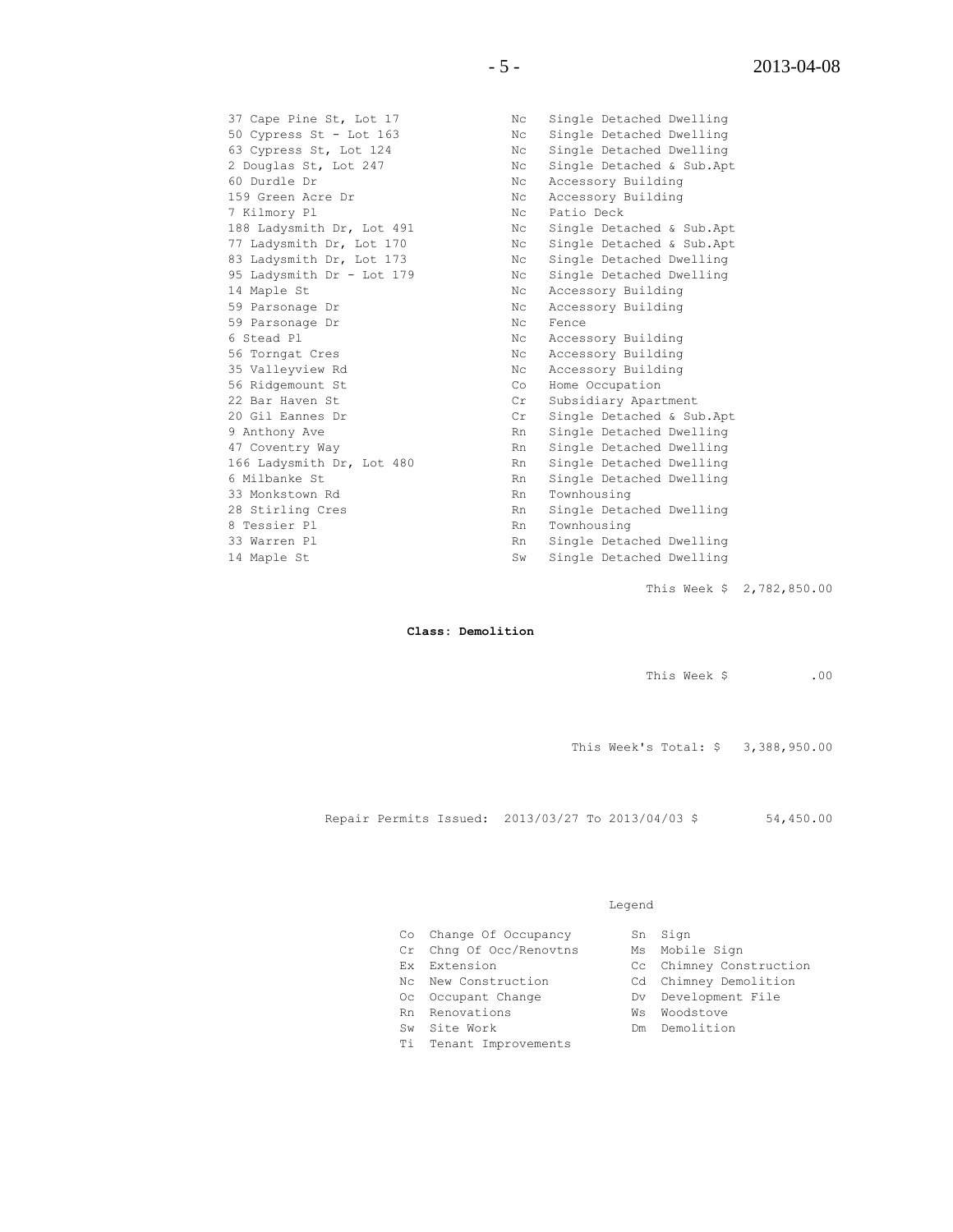| Year To Date Comparisons               |                  |                 |                      |  |  |
|----------------------------------------|------------------|-----------------|----------------------|--|--|
| April 08, 2013                         |                  |                 |                      |  |  |
|                                        |                  |                 |                      |  |  |
| Type                                   | 2012             | 2013            | $%$ Variance $(+/-)$ |  |  |
| Commercial                             | \$101,800,400.00 | \$34,100,900.00 | $-67$                |  |  |
| Industrial                             | \$1,300,100.00   | \$28,000.00     | $-98$                |  |  |
| Government/Institutional               | \$10,800,600.00  | \$6,800,100.00  | $-37$                |  |  |
| Residential                            | \$34,100,000.00  | \$23,600,700.00 | $-31$                |  |  |
| Repairs                                | \$600,800.00     | \$600,000.00    | $\mathbf 0$          |  |  |
| Housing Units (1 & 2 Family Dwellings) | 107              | 67              |                      |  |  |
| Total                                  | \$148,601,900.00 | \$65,129,700.00 | $-56$                |  |  |

Respectfully Submitted,

David Blackmore, R.P.A. Director of Building & Property Management

# **Payrolls and Accounts**

**Payroll**

### **SJMC2013-04-08/157R**

**It was moved by Councillor Collins; seconded by Councillor Hanlon: That the following Payrolls and Accounts for the week ending April 4th , 2013 be approved:** 

> **Weekly Payment Vouchers For The Week Ending April 4, 2013**

| <b>Public Works</b>     | \$419,135.62     |
|-------------------------|------------------|
| <b>Bi-Weekly Casual</b> | 18,078.07<br>SS. |
| <b>Accounts Payable</b> | \$5,699,067.60   |

 **Total: \$6,136,281.29**

**The motion being put was unanimously carried.**